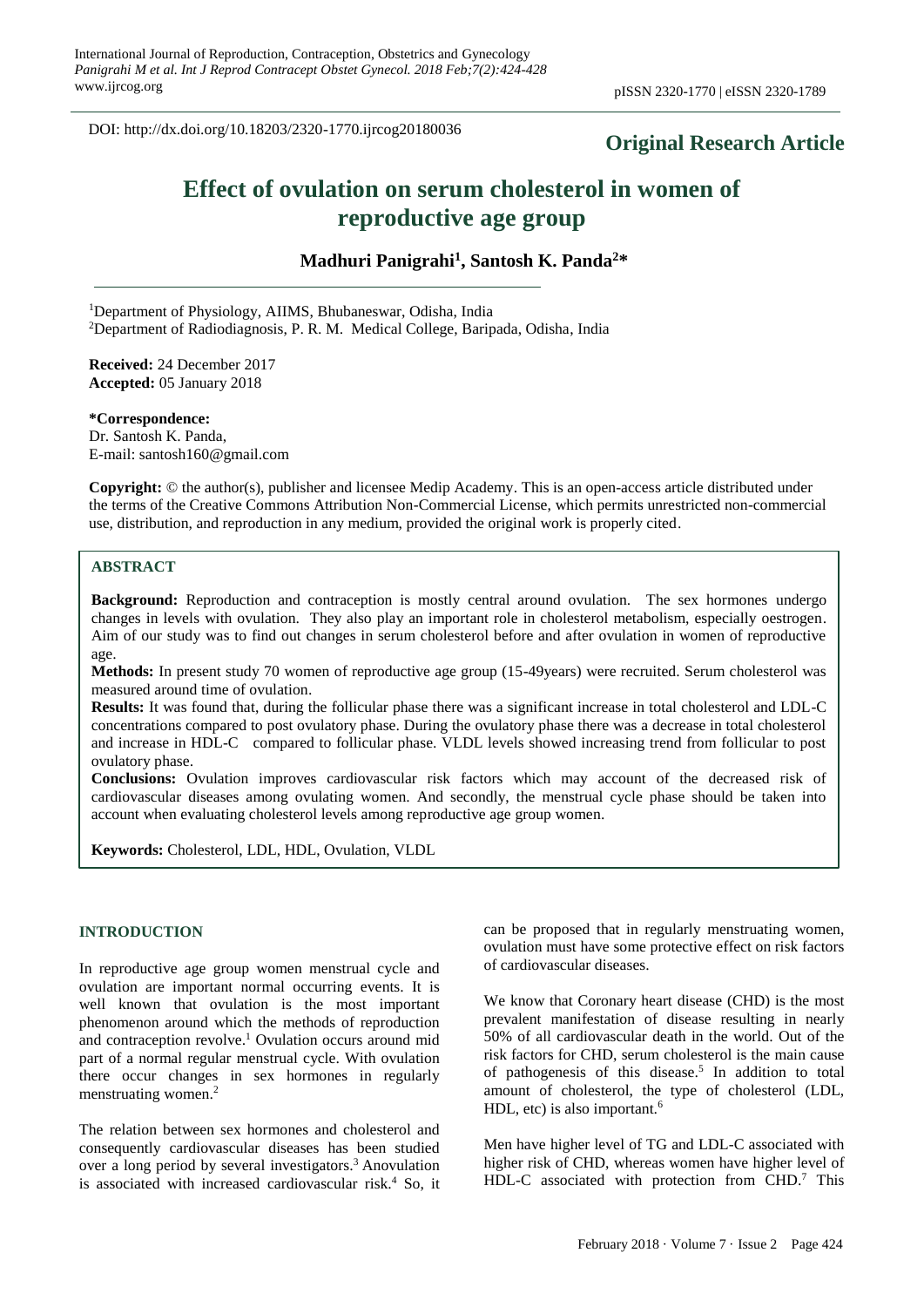variation in lipid profile may be due to gender difference in sex hormones. Oestrogen appeared to affect serum cholesterol in that HDL-C is raised and LDL-C is lowered.<sup>8</sup> In this present study we tried to find out the ways in which changes in serum cholesterol occurs around ovulation.

# **METHODS**

The study was conducted in the Department of Physiology, Biochemistry and Radio diagnosis, SCB Medical College. Study was carried out from January 2014 to April 2016. It was a prospective analytical study.

70 women of reproductive age group (15-49years) were recruited in the study from the community. Routine physical examination and anthropometric measurement was done. Subjects were studied for 2 months.

In first month the menstrual cycle length and basal body temp (BBT) was determined. In  $2<sup>nd</sup>$  month- the determination of ovulation (By Ovulation kit) and Ultrasonography.

Trans-vaginal Ultrasonography was done in married women and trans-abdominal in case of unmarried ladies. Features of ovulation in USG are non-visualisation of previously visible dominant follicle and mild fluid in pelvis. Fasting blood sample were collected before and after ovulation i.e. in follicular and ovulatory phases.

# *Inclusion and exclusion criteria*

Women having regular menstruation for three months were taken into study group and those taking any OCP or any hypolipidemic drugs for last 6 months were not selected into study.

#### *Serum cholesterol analysis*

It includes Total cholesterol (TC), High density lipoprotein cholesterol (HDL-C), Low density lipoprotein cholesterol (LDL-C) and very low density lipoprotein (VLDL).

Determination of serum cholesterol was performed using automated enzymatic methodology with Dimension Xpand Plus Analyser.

# *Statistical analysis*

The obtained data were analyzed by using a software statistical package for the social science (SPSS version 20). Frequency and descriptive analyses were used to describe the data.

Paired samples t-test was also used to differentiate between two numerical data of two phases. Any difference or correlation was considered significant if p value less than 0.05.

# **RESULTS**

In present study 70 women of reproductive age were taken as subjects.

#### **Table 1: Anthropometric data.**

| Category       | <b>Mean</b> ±SD |
|----------------|-----------------|
| Age (Year)     | $27.62 + 4.4$   |
| Weight $(Kg)$  | $52.62+5.9$     |
| Height (mt)    | $1.57 + 25$     |
| BMI $(Kg/M^2)$ | $22.05 + 2.7$   |

They had mean age 27.62 yr, mean weight 52.62 kg, mean height 1.57 meters and BMI 22.05 kg/m2 (Table 1, 2).

#### **Table 2: BMI of study subjects.**

| Category    | <b>Number</b> | <b>Percentage</b> |
|-------------|---------------|-------------------|
| Underweight |               | 2.86              |
| Normal      | 50            | 71.43             |
| Overweight  | 18            | 25.71             |

Most of the subjects (around 71%) are in normal range  $(18.5 - 24.9)$ .<sup>9</sup>

# **Table 3: Total cholesterol value in follicular and ovulatory phase of study subjects.**

| TC'                                                 | Mean $(mg/dl)$ | SD    |
|-----------------------------------------------------|----------------|-------|
| TC-F                                                | 163.568        | 35.63 |
| TC-O                                                | 137.938        | 34.74 |
| % Decreased after ovulation = $(163.568-137.938)$ / |                |       |
| 163.568=15.67%                                      |                |       |

The mean total cholesterol value during follicular and ovulatory phase was 163.57 and 137.94 mg/dl respectively. So total cholesterol value has decreased by 15.6 % in post-ovulation phase as compared to preovulation phase (Table 3, 7).

# **Table 4: HDL value of follicular and ovulatory phase of study subjects.**

| HDL.                                                      | <b>Mean</b> | <b>SD</b> |  |
|-----------------------------------------------------------|-------------|-----------|--|
| $HDL - F$                                                 | 44.562      | 9.34      |  |
| $HDL-O$                                                   | 67.592      | 18.72     |  |
| % Increase after ovulation = $(67.592 - 44.562)/44.562 =$ |             |           |  |
| 51.68%                                                    |             |           |  |

The mean HDL value during follicular and ovulatory phase was 44.56 and 67.59 mg/dl respectively. Hence HDL increased by 51.68% after ovulation as compared to pre-ovulation (Table 4, 7).

The mean LDL value during follicular and ovulatory phase was 96.84 and 81.54 mg/dl respectively. So, LDL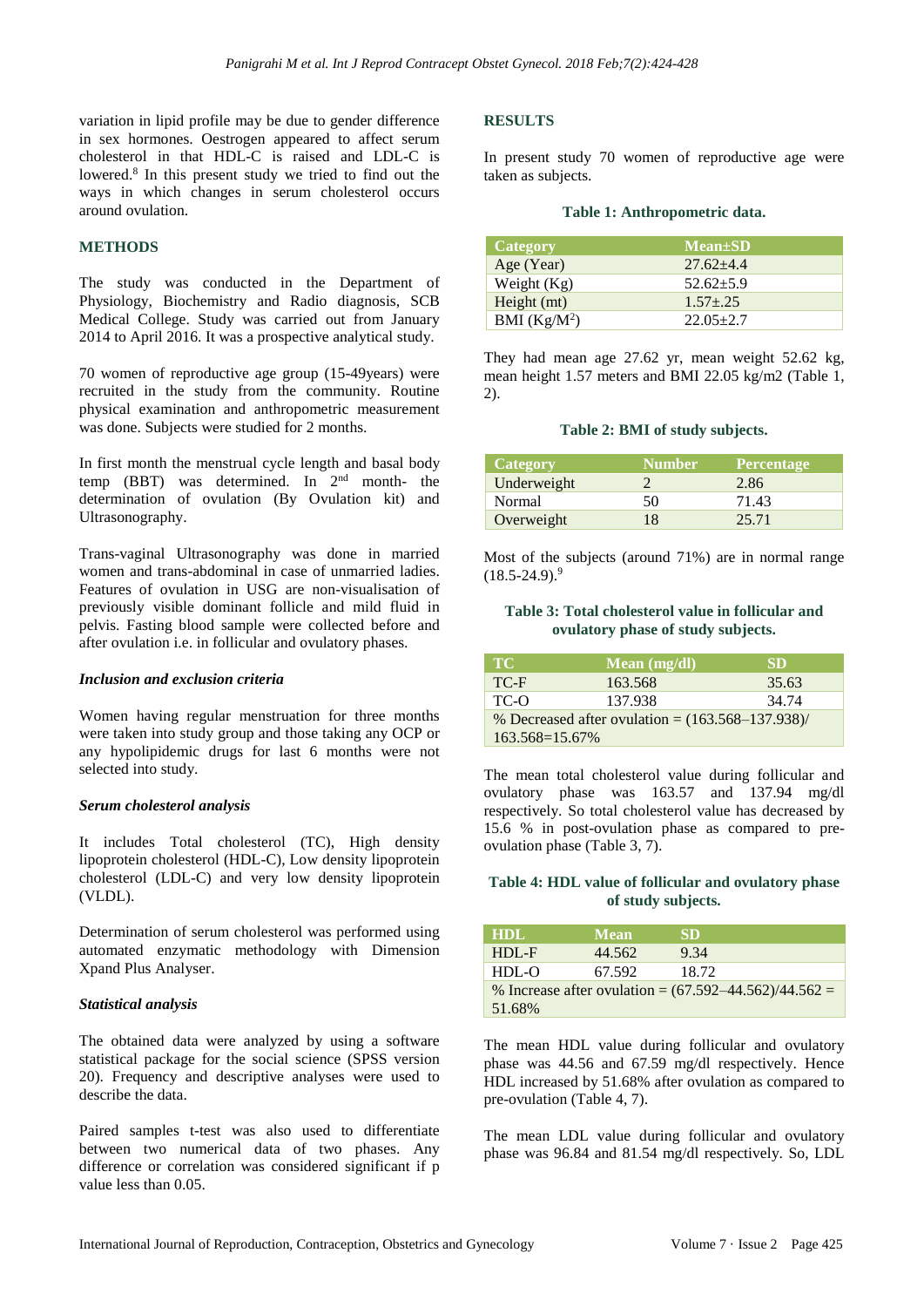cholesterol decreased by 15.79% after ovulation as compared to pre-ovulation phase (Table 5, 7).

#### **Table 5: HDL value of follicular and ovulatory phase of study subjects.**

| <b>LDL</b>                                           | Mean $(mg/dl)$ | <b>SD</b> |
|------------------------------------------------------|----------------|-----------|
| $LDL-F$                                              | 96.84          | 22.46     |
| LDL-O                                                | 81.54          | 20.42     |
| % Decrease after ovulation = $(96.84 - 81.54)/96.84$ |                |           |
| $=15.79\%$                                           |                |           |

The mean VLDL value during follicular and ovulatory phase was 25.98, 27.02 mg/dl respectively. VLDL value increased by 4% after ovulation (Table 6, 7).

#### **Table 6: VLDL during follicular and ovulatory phase.**

| <b>VLDL</b>                                               | <b>Mean</b> | <b>SD</b> |
|-----------------------------------------------------------|-------------|-----------|
| VLDL-F                                                    | 25.98       | 71        |
| $VLDL-O$                                                  | 27.02       | 76        |
| % Increase after ovulation= $(27.02 - 25.98)/25.98 = 4\%$ |             |           |

HDL showed highest variation (51.68%) in its level after ovulation as compared to pre-ovulatory phase (Table 7).

#### **Table 7: % variation of cholesterol after ovulation.**

| <b>Type of cholesterol</b> | % variation after ovulation |
|----------------------------|-----------------------------|
| TC.                        | $-15.67$                    |
| HDL                        | $+51.68$                    |
| LDL.                       | $-15.79$                    |
| VLDL.                      |                             |

TC/HDL ratio was found to be 3.67 and 2.04 in follicular and ovulatory phase respectively. The ratio had decreased significantly in ovulatory phase as compared to follicular phase (Table 8).

# **Table 8: Ratio of TC to HDL.**

| <b>Ratio</b> | <b>Mean</b> | SD   |
|--------------|-------------|------|
| TC-F/HDL-F   | 3.67        | 0.70 |
| TC-O/HDL-O   | 2.04        | 0.71 |

# **DISCUSSION**

Most of the study subjects were within normal range of BMI (Table 1 and 2).<sup>9</sup>

Change in serum cholesterol after ovulation is described as below.

# *Total Cholesterol (TC)*

The total cholesterol value has decreased by 15.6 % in ovulatory phase as compared to follicular phase (Table 3). The reduction in total plasma cholesterol during post ovulatory phase of the cycle occurred when progesterone

levels were expected to peak and estrogen was on the average higher levels. 10

This is in agreement with the results of other investigators as follows, Hemer et al, Kim et al, Mattsson et al, Schijf et al, Tikkanen et al, Sunni M et al, Sharma BD et al, and Gupta K et al. 11-18

# *High density lipoprotein cholesterol (HDL-C)*

In the present study it was found that HDL increased by 51.68% in ovulatory phase as compared to follicular phase (Table 4). The significant elevation in HDL-C concentrations during the ovulatory phase could be due to expected increased levels of estrogen during ovulatory phase as compared to follicular phase.<sup>10</sup>

Similar to present study, Saxena AR et al found that in the post ovulatory phase, levels of estrogen, progesterone, luteinizing hormone, total cholesterol and HDL were significantly higher, compared with the follicular phase.<sup>19</sup>

Contrary to above it was reported by Kim et al that an increase in HDL-C levels was observed during the luteal phase of the cycle but this difference was not significant when compared with the follicular and ovulatory phases.<sup>12</sup>

Studies conducted by de Mendoza et al, Kim et al, Demacker et al, Hemer et al, Lebech et al, Schijf et al, Woods et al, Jones et al, reported no significant changes in HDL-C concentrations after ovulation.<sup>12,14,20-25</sup>

# *Low density lipoprotein cholesterol (LDL-C)*

The value of LDL cholesterol decreased by 15.79% in ovulatory phase as compared to follicular phase (Table 5). The reduction in plasma LDL-C levels may be because progesterone level was expected to peak and estrogen was on average higher level (de Mendoza et al). $20$ 

It may be due to the increased suppression in the activity of the Hepatic lipase (HL) enzyme (Tikkanen et al), which is induced by the concentrations of estrogen secretion. Another possible mechanism for the reduction in LDL-C levels may be as a result of increase in hepatic LDL receptor.<sup>26</sup>

In addition, estrogen administration causes an increase in the catabolism of LDL by increasing hepatic LDL receptor activity. Since the major site for the uptake of LDL occurs primarily in the liver, and the rise in estrogen secretion enhances the uptake process, it may be suggested that the effects of estrogen are manifested through HL activity and consequently on hepatic degradation of LDL levels.

Present study findings are comparable with the study conducted by Mumford et al.<sup>16</sup>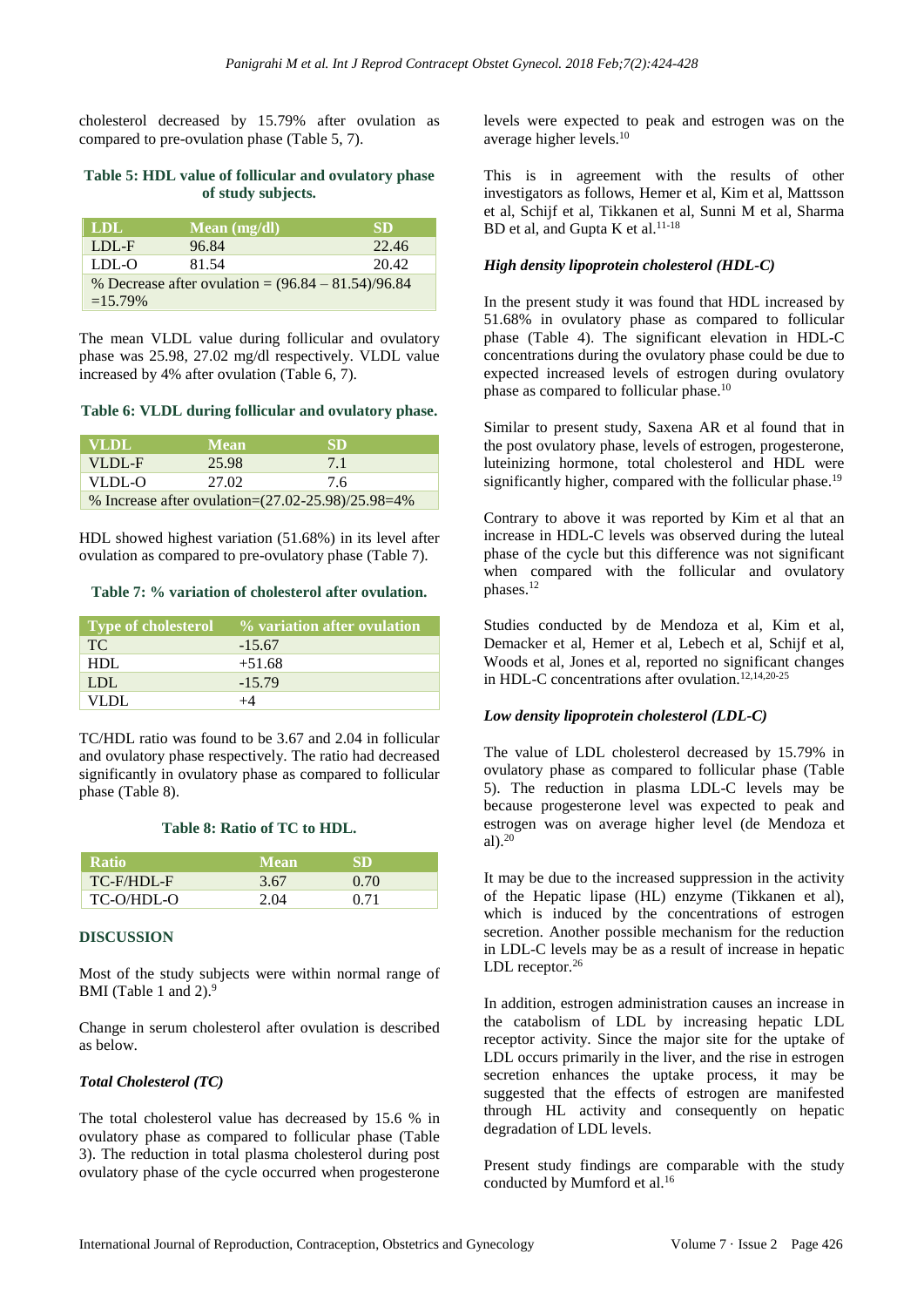The following studies differ from present study

- The Gorbach et al observed a significant decrease in LDL-C levels during the follicular phase. $27$
- Barclay et al observed insignificant variations in plasma LDL-C levels before and after ovulation.<sup>10</sup>
- de Mendoza et al found that LDL-C values were not significantly different during the follicular and the post ovulatory phases, in agreement with Demacker  $et$  al.<sup>20,21</sup>
- Lebech et al, Woods et al, reported no significant variations in the concentrations of LDL-C after ovulation.23,24

# *Very low density lipoprotein (VLDL)*

In this present study VLDL value increased by 4% in ovulatory phase as compared to follicular phase (Table 6).

Similar results were observed by Gupta K et al. Oestrogen increases the light subtype of VLDL that decreases the artherogenicity leading to overall beneficial effects.<sup>18</sup>

#### *Ratio of total cholesterol with high density lipoprotein (TC/HDL)*

TC/HDL ratio was found to be 3.67 and 2.04 in follicular and ovulatory phase respectively. The ratio had decreased significantly in ovulatory phase as compared to follicular phase in our study (Table 8).

Gupta K et al and Devi K et al demonstrated that TC/HDL ratio declined significantly in post ovulatory phase as compared to follicular phase.18,28 This may be due to increase of HDL levels, decrease TC levels in ovulatory phase as compared to follicular phase which is due to increase estrogen and progesterone levels.

Oestrogen exerts a favourable effect on cholesterol metabolism by various mechanisms like $^{29,30}$ 

- Increasing VLDL-C synthesis leading to subsequent decrease in LDL-C and increase in HDL-C
- Up regulate the LDL receptors.
- Up regulate ATP Binding Cassette Transporter-A1 (ABCA1) and Apolipoprotein-A1 (APOA1, a most important HDL protein, which enhance HDL production).
- Suppress hepatic scavenger receptor Class B Type 1 (SR-BI) activity leading to reduced hepatic cholesterol uptake.

# **CONCLUSION**

• During the follicular phase of the normal menstrual cycle there was a significant increase in total cholesterol and LDL-C concentrations compared to post ovulatory phase.

- During the ovulatory phase of menstrual cycle there was increase in HDL-C compared to follicular phase.
- VLDL levels show increasing trend from follicular to post ovulatory phase.

So, it can be concluded that ovulation improves cardiovascular risk factors which may account of the decreased risk of cardiovascular diseases among ovulating women. And secondly, the menstrual cycle phase should be taken into account when evaluating cholesterol levels among reproductive-aged women.

*Funding: No funding sources Conflict of interest: None declared Ethical approval: Not required*

# **REFERENCES**

- 1. Rivera R, Yacobson I, Grimes D. The mechanism of action of hormonal contraceptives and intrauterine contraceptive devices. Am J Obstet Gynecol. 1999 Nov;181(5 Pt 1):1263-9.
- 2. Reed BG, Carr BR. The normal menstrual cycle and the control of ovulation. Endotext [Internet]. South Dartmouth (MA): MDText.com, Inc.; 2000.
- 3. Briel M, Ferreira-Gonzalez I, You JJ, Karanicolas PJ, Akl EA, Wu P et al. Association between change in high density lipoprotein cholesterol and cardiovascular disease morbidity and mortality: systematic review and meta-regression analysis. BMJ. 2009 Feb 16;338:b92.
- 4. Legro RS. Polycystic ovary syndrome and cardiovascular disease: a premature association?. Endocrine Rev. 2003 Jun 1;24(3):302-12.
- 5. Linton MF, Yancey PG, Davies SS, Jerome WG, Linton EF, Vickers KC. The role of lipids and lipoproteins in atherosclerosis. Endotext [Internet]. 2015.
- 6. Li X, Wang A, Wang J, Wu J, Wang D, Gao X, Wu S, Zhao X. Association between High-densitylipoprotein-cholesterol Levels and the Prevalence of Asymptomatic Intracranial Arterial Stenosis. Scientific Reports. 2017;7.
- 7. Freedman DS, Jacobsen SJ, Barboriak JJ, Sobocinski KA, Anderson AJ, Kissebah AH et al. Body fat distribution and male/female differences in lipids and lipoproteins. Circulation. 1990 May;81(5):1498-506.
- 8. Margolis CF, Sprecher DL, Simbartl LA, Campaigne BN. Male-female differences in the relationship between obesity and lipids/lipoproteins. Int J Obes Relat Metab Disord. 1996 Aug;20(8):784-90.
- 9. Park K. Park's textbook of social and preventive medicine. 23rd ed. Bhanot;2015.
- 10. Barclay M, Barclay RK, Skipski VP, Terebus-Kekish O, Mueller CH, Shah E, Elkins WL. Fluctuations in human serum lipoproteins during the normal menstrual cycle. Biochem J. 1965;96(1):205.